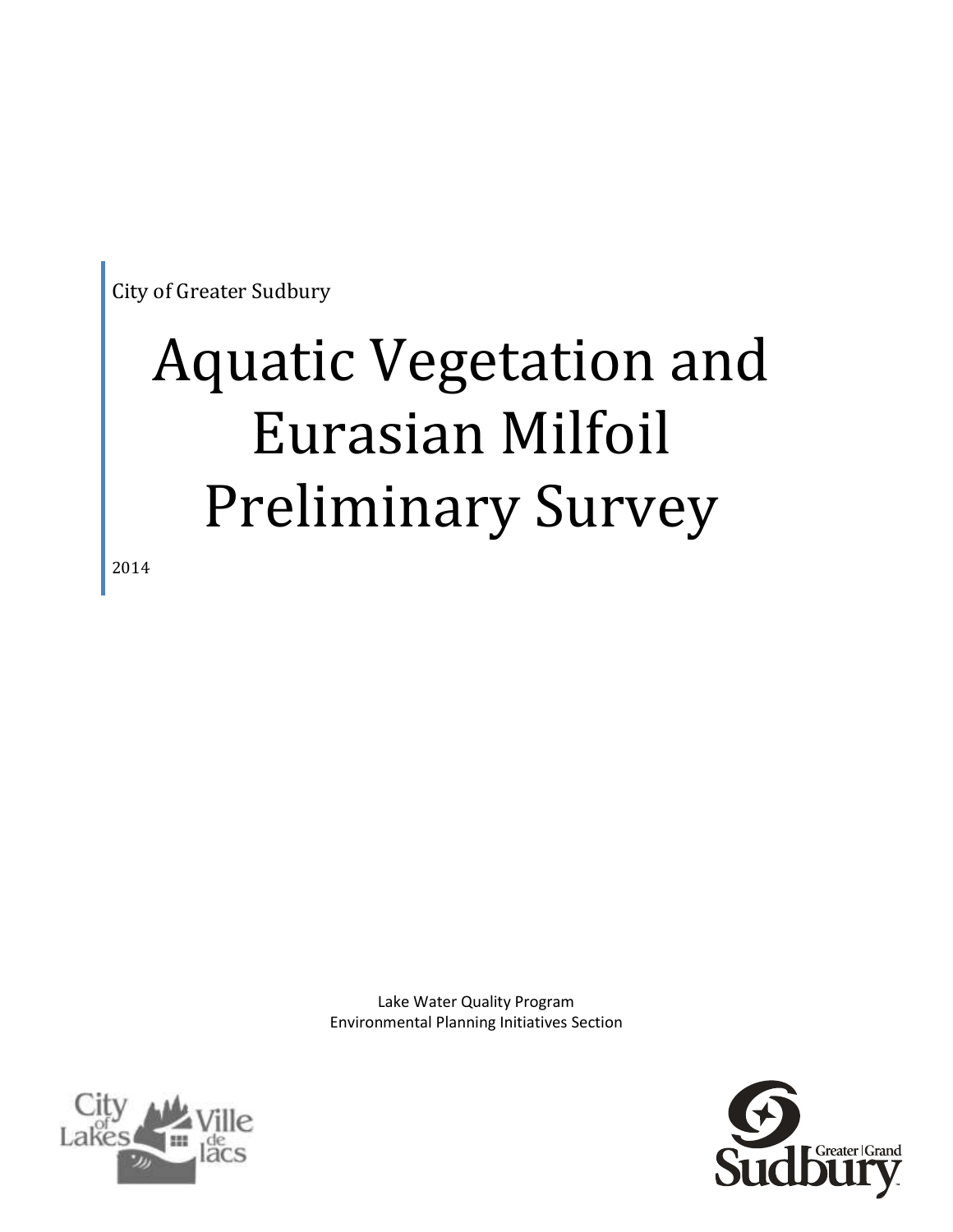### **1.0 Introduction**

Aquatic plants, often referred to as macrophytes, normally live in water and must spend at least part of their life cycle in water. Macrophytes have been classified based on the position of the leaves in relation to the water surface: submerged (e.g., pondweed), free-floating leaves (e.g., duckweed), and emergent species (e.g., cattails). The term 'macrophyte' typically excludes algae.

Many native aquatic plant species include the word 'weed' in their common name (e.g, Pickerelweed, Duckweed, Pondweed, etc). Often, aquatic plants in a lake are collectively referred to as simply 'weeds', meant as a pejorative term. This is most unfortunate and unfair as these plants are a natural and vital part of a lake or river's ecosystem.

Life in lakes depends, directly or indirectly on aquatic plants, which help maintain water quality and provide many benefits to fish, wildlife and people. Macrophytes provide food and shelter for all manner of aquatic creatures from insects to fish and waterfowl. Macrophytes provide services for human beings too by clarifying lake and river water and slowing the action of waves that erode shorelines. A healthy, native aquatic plant community also reduces the risk that algae will take over a lake.

Many lakes in Greater Sudbury have been devoid of aquatic vegetation due to decades of local smelting activities and deposition of acid rain induced by distant industrial activity. The affected lakes were termed 'dead lakes' due to the lack of living organisms such fish, aquatic insects and aquatic plants. The aquatic ecosystem has recovered substantially in these formerly dead lakes with expanding populations of microscopic organisms, aquatic plants and fish.

One macrophyte that has spread in some lakes in Greater Sudbury is Eurasian Water-milfoil (*Myriopyllum spicatum*), a species not native to North America. Eurasian Water-milfoil (EWM) is widely distributed in North America and difficult to control once established. Dense mats of EWM can outcompete native aquatic plants and alter a lake's natural ecosystem. These dense mats can also interfere with recreational activities such as swimming, fishing, water skiing, and boating.

Following approval of a proposal brought to City Council by the Greater Sudbury Watershed Alliance in early 2011, the City of Greater Sudbury retained the services of EnviroScience Inc. for a 3-year contract to conduct biological control of EWM on six lakes within Greater Sudbury using the Milfoil Weevil (*Euhrychiopsis lecontei*). An important component of the long-term biological control of EWM is the development and competition from native plants once the EWM stands have been weakened and reduced by the feeding of milfoil weevils. A healthy native plant community developing within weakened stands of EWM helps to keep this aggressive plant in check.

In 2014, following the three-year stocking program City staff agreed to:

1) Retain EnviroScience Inc to monitor for a fourth year the EWM beds that had been stocked with milfoil weevils during the 2011-2013 period and to also monitor some EWM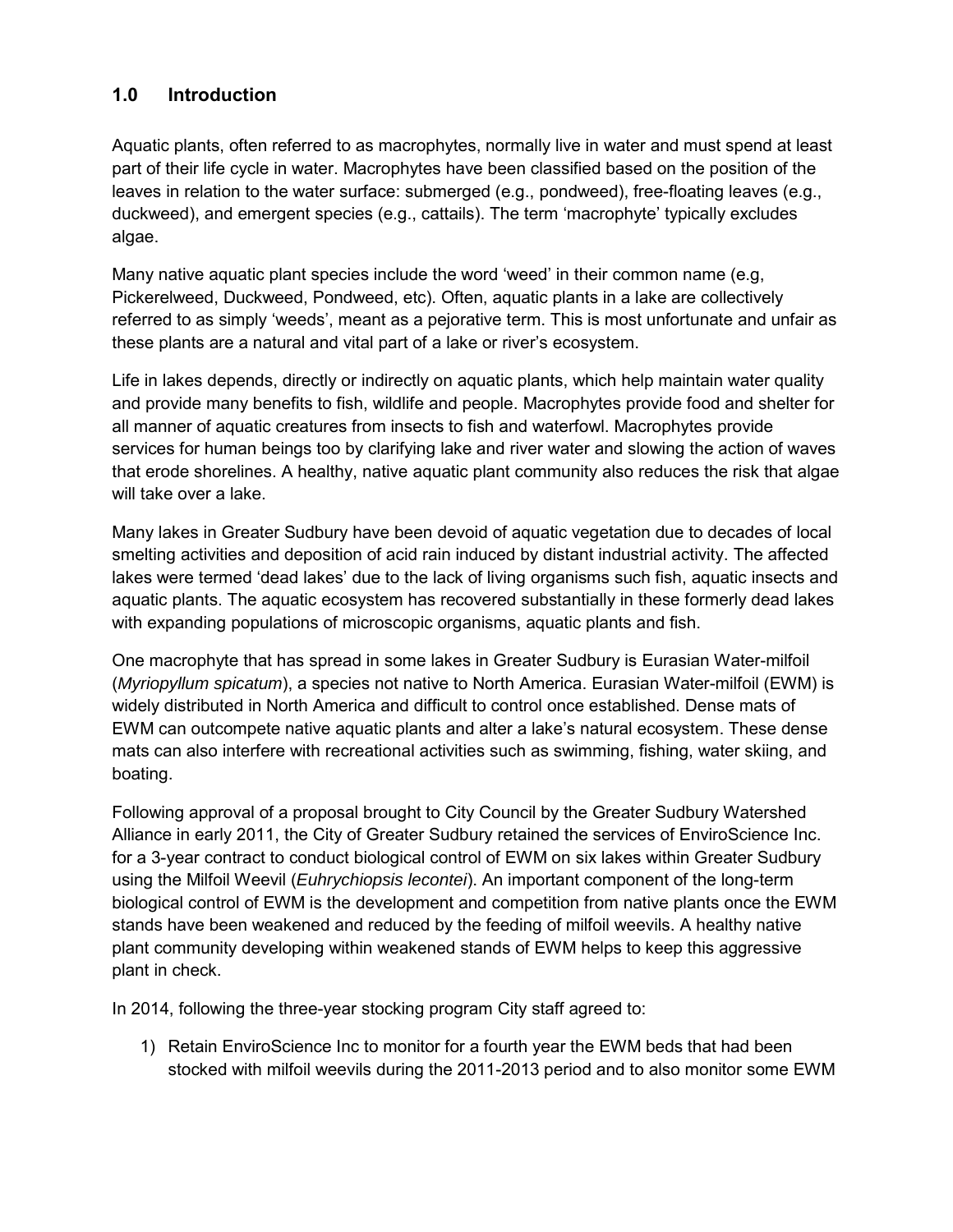beds that had not been stocked with weevils. Monitoring results are found in a separate report prepared by EnviroScience Inc.

2) Conduct a survey of the stocked lakes, specifically mapping and identifying the native aquatic vegetation (macrophytes) and the EWM beds not surveyed by EnviroScience Inc. The methods and results of this survey are described in the sections below.

### **2.0 Survey Method**

From July to September, 2014, five lakes were surveyed: Hannah, Long, McFarlane, Richard and St. Charles. Due to time restraints, Simon, Middle and Grant lakes were not sampled in 2014.

The surveys were conducted from a boat and survey involved two parts: 1) a visual survey of native aquatic plants on the surface of the lake and just below the water line and 2) rakes tosses to determine the type and percentage of native aquatic plant species and EWM growing under water. The rake toss method is commonly used in scientific studies and in lake management to sample macrophytes. Rake tosses were done at the weevil stocked sites as well as other EWM beds in the lakes. The results were recorded on the lake map with a list of the native aquatic species found within each lake.

Listed below are the survey dates for each lake:

| <b>Lake Name</b>        | Survey Date (2014)                        |
|-------------------------|-------------------------------------------|
| <b>Hannah Lake</b>      | September 9                               |
| Long Lake               | July 11, 14, 17 & 18<br>August 8, 18 & 28 |
| <b>McFarlane Lake</b>   | July 22 & 24                              |
| <b>Richard Lake</b>     | August 4 & 11                             |
| <b>St. Charles Lake</b> | September 8                               |

### **2.1 Visual Observations**

Visual observations of native aquatic vegetation and EWM were conducted from a 14-foot aluminum boat. Plants growing on the water surface (emergent and floating) and below the water line (submergent) were identified along with the relative density of the vegetation. Aquatic vegetation beds were classified into 4 categories depending on the density: Sparse, Moderate, Dense and Very Dense. Below are photos showing examples of the different categories of aquatic vegetation density. The maps at the end of this report show the densities of the EWM beds.

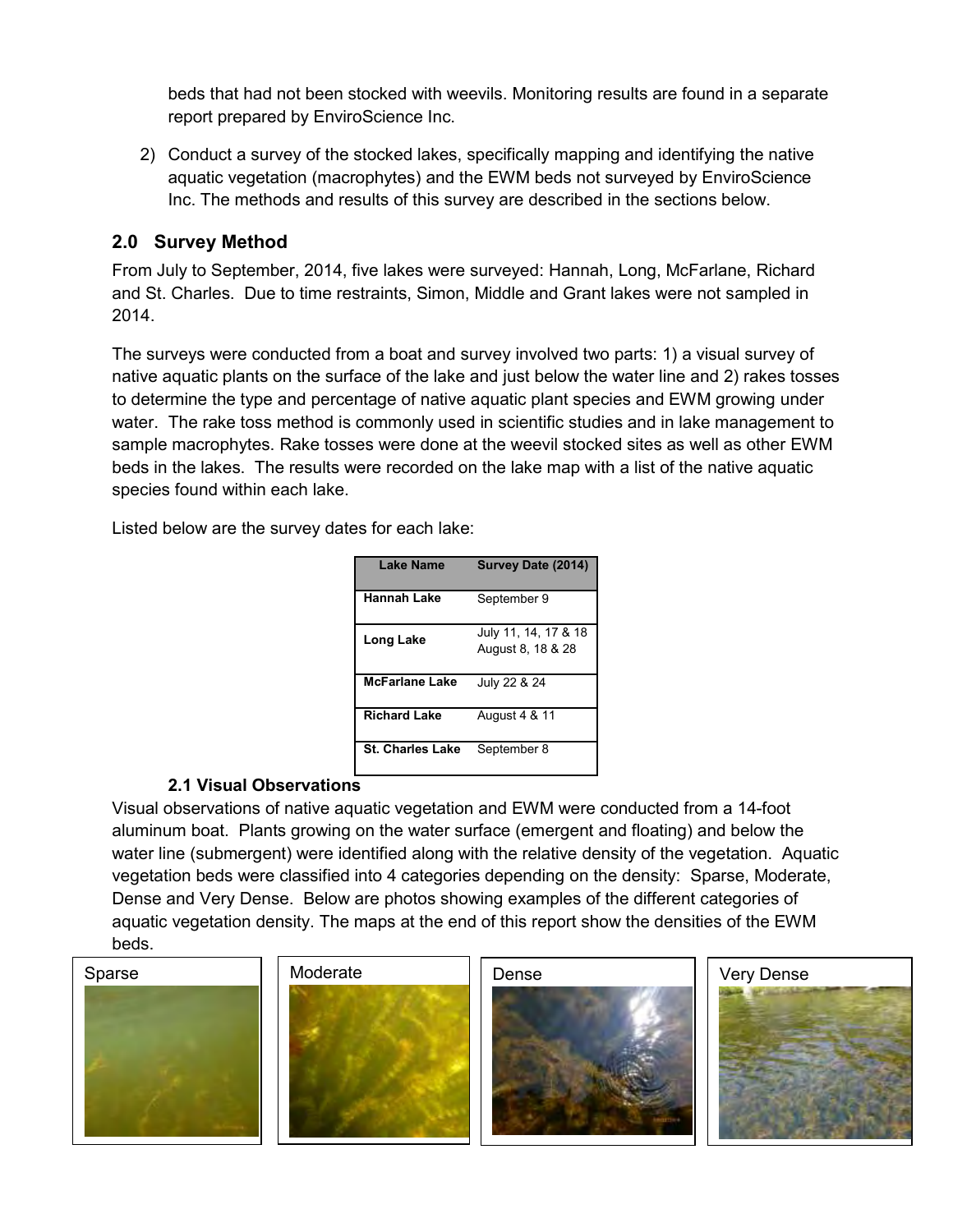### **2.2 Rake Toss**

Rake tosses were used to sample native plant species and EWM growing below the water surface and not easily identified by eye. Rake tosses were done at the weevil stocked sites as well as additional EWM beds and large native macrophyte beds. Water temperature and location depth were recorded at each site. Densities of the aquatic vegetation were determined based on the fullness of the vegetation on the rake head. Below are photos showing the 3 different categories of rake density.







### **3.0 Results**

In total, 29 different native aquatic plant species were found. Long Lake had the most native macrophytes with 22 species. Hannah Lake had the least native macrophytes with only 8 species. A complete list of the macrophytes per lake is located below.

| Hannah Lake (8)       | Long Lake (22)          | McFarlane Lake (17)           | <b>Richard Lake (12)</b>   | St Charles Lake (9)   |
|-----------------------|-------------------------|-------------------------------|----------------------------|-----------------------|
| Bullrush              | Arrowhead               | <b>Bullrush</b>               | <b>Bullrush</b>            | Cattails              |
| <b>Bushy Pondweed</b> | <b>Burreed</b>          | Canadian Waterweed            | Canadian Waterweed         | Fern Pondweed         |
| Cattails              | Canadian Waterweed      | Cattails                      | Cattails                   | Largeleaf Pondweed    |
| Pickerelweed          | Cattails                | Common Waterweed              | Common Waterweed           | Muskgrass             |
| Pipewort              | <b>Common Waterweed</b> | Duck Weed                     | Fern leaf Pondweed         | Pipewort              |
| Quillwort             | Fern Pondweed           | <b>Floating Leaf Bullrush</b> | Largeleaf Pondweed         | Richardson's Pondweed |
| Richardson's Pondweed | Hard Stemmed Bullrush   | Largeleaf Pondweed            | <b>Muskgrass</b>           | Slender Leaf Pondweed |
| White Water Lily      | Largeleaf Pondweed      | Muskgrass                     | <b>Richardson Pondweed</b> | Wild Celery           |
|                       | Muskgrass               | Pickerelweed                  | Shore Plantain             | Yellow Pond Lily      |
|                       | Pickerelweed            | Ribbon Leaf Pondweed          | Slender Pondweed           |                       |
|                       | Pipewort                | Richardson's Pondweed         | Smart Weed                 |                       |
|                       | Quillwort               | Shore Plantain                | White Water Lily           |                       |
|                       | Ribbon Leaf Pondweed    | Slender Leaf Pondweed         |                            |                       |
|                       | Richardson's Pondweed   | <b>Water Shield</b>           |                            |                       |
|                       | Sedges                  | White Water Lily              |                            |                       |
|                       | Slender Pondweed        | Wild Celery                   |                            |                       |
|                       | Stone Wart              | Yellow Pond Lily              |                            |                       |
|                       | Water Lobelia           |                               |                            |                       |
|                       | <b>Water Shield</b>     |                               |                            |                       |
|                       | White Water Lily        |                               |                            |                       |
|                       | Wild Celery             |                               |                            |                       |
|                       | <b>Yellow Pond Lily</b> |                               |                            |                       |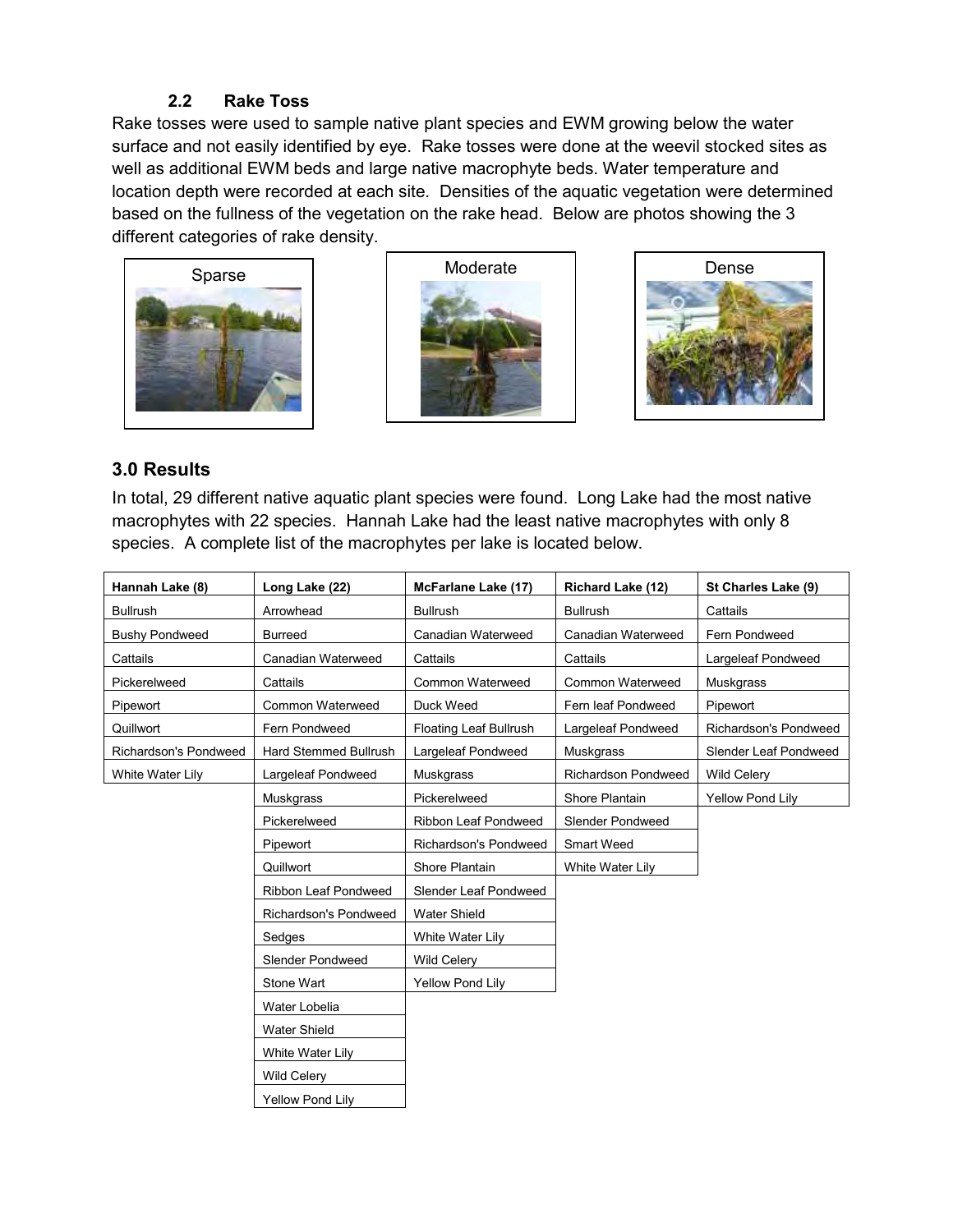### **Hannah Lake**

At the time of the survey on September 9, 2014, Hannah Lake had moderate to dense EWM beds with plants growing up to approximately 0.5 to 1.0 meter below the water surface. The native vegetation cover was generally sparse, however, a large White Water Lily bed was found at the west end of the lake close to the highway.

### **Rake Toss**

The table below outlines the aquatic vegetation density (EWM and native species), the percent and list of native species as well as water temperature and location depth at the rake toss site.

| <b>Rake</b><br><b>Toss</b> | <b>Date</b>          | <b>Water</b><br>Temperature (°C) | <b>Depth</b><br>(m) | Vegetation<br><b>Density</b> | % Native<br><b>Species</b> | <b>Native Species</b>                                  |
|----------------------------|----------------------|----------------------------------|---------------------|------------------------------|----------------------------|--------------------------------------------------------|
| 1                          | September 9,<br>2014 | 20.2                             | 2.5                 | Sparse                       | 0%                         | None                                                   |
| $\mathbf{2}$               | September 9,<br>2014 | 20.2                             | 2.5                 | Sparse                       | 80%                        | Richardson's Pondweed, Bushy<br>Pondweed and Quillwort |
| 3                          | September 9,<br>2014 | 20.2                             | 2.5                 | Moderate                     | 20%                        | Richardson's Pondweed and<br><b>Bushy Pondweed</b>     |

### **Map**

A schematic map of Hannah Lake outlining the EWM and the native aquatic vegetation beds is located at the end of this report

### **Long Lake**

Long Lake had sparse to moderate EWM throughout the different times of the summer survey. The EWM beds were 0.5 to 1.0 meters below the surface and had larvae and adult weevils present and visible stem damage. Surface EWM was absent in the Birch Hill bays at the east end of the lake making it easy to navigate the boat right under Long lake road through the culvert. Long Lake had moderate native aquatic vegetation beds.

### **Rake Toss**

The table below outlines the aquatic vegetation density (EWM and native species), the percent and list of native species as well as water temperature and location depth at the rake toss site.

| <b>Rake</b><br><b>Toss</b> | <b>Date</b>             | Water<br><b>Temperature</b><br>(°C) | <b>Depth</b><br>(m) | <b>Vegetation</b><br><b>Density</b> | % Native<br><b>Species</b> | <b>Native Species</b>                                                                                   |
|----------------------------|-------------------------|-------------------------------------|---------------------|-------------------------------------|----------------------------|---------------------------------------------------------------------------------------------------------|
|                            | July 11,<br>2014        | 24.2                                | 2.0                 | Moderate                            | 80%                        | Canadian Waterweed, Largeleaf Pondweed,<br>Fern Pondweed and Slender Pondweed                           |
| $\mathbf{2}$               | July 11,<br>2014        | 24.2                                | 1.5                 | Sparse                              | 80%                        | Canadian Waterweed, Largeleaf Pondweed,<br>Fern Pondweed, Slender Pondweed and<br>Richardson's Pondweed |
| 3                          | <b>July 11,</b><br>2014 | 24.2                                | 2.0                 | Very Sparse                         | 10%                        | Stonewort                                                                                               |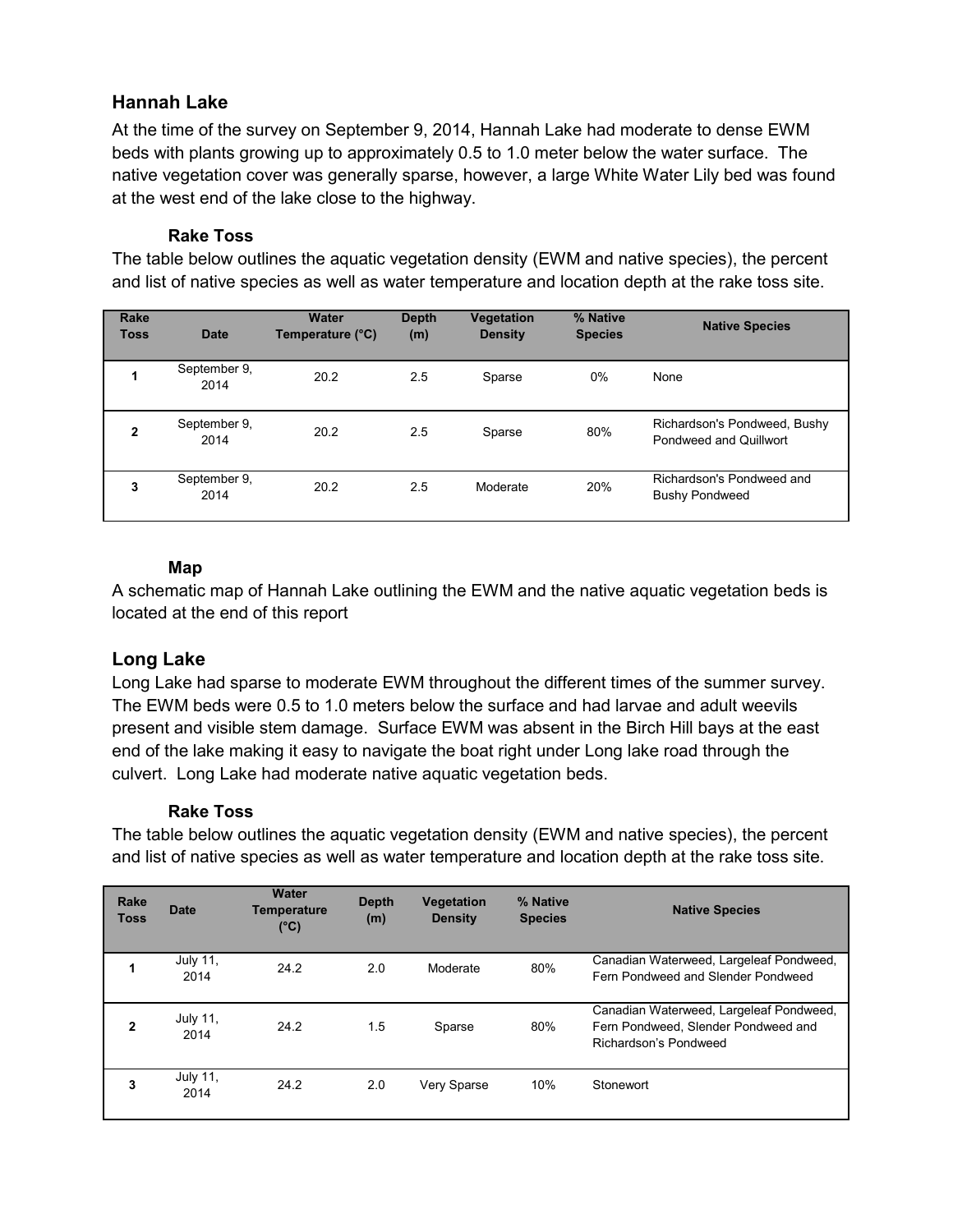| 4 | <b>July 14,</b><br>2014 | 22.0 | 2.5 | Very sparse | 10% | White Water Lily and Watershield                             |
|---|-------------------------|------|-----|-------------|-----|--------------------------------------------------------------|
| 5 | July 14,<br>2014        | 22.0 | 3.0 | Sparse      | 10% | Common Waterweed, Slender Pondweed<br>and Largeleaf Pondweed |
| 6 | <b>July 18,</b><br>2014 | 23.0 | 2.5 | Very sparse | 10% | Largeleaf Pondweed and Fernleaf<br>Pondweed                  |
| 7 | August 8,<br>2014       | 21.8 | 1.5 | Sparse      | 50% | Richardson's Pondweed and Muskgrass,                         |
| 8 | August 8,<br>2014       | 25.0 | 3.5 | Sparse      | 50% | Muskgrass, Ribbonleaf Pondweed and<br>Common Waterweed       |
| 9 | August<br>28.2014       | 23.5 | 2.0 | Sparse      | 10% | Largeleaf Pondweed                                           |

### **Map**

A schematic map of Long Lake outlining the EWM and the native aquatic vegetation beds is located at the end of this report.

### **McFarlane Lake**

The EWM beds in McFarlane Lake were moderate to dense and growing a half meter below the water surface. Larvae and adult weevils were observed. McFarlane Lake was the only lake where numerous floating fragments of EWM with white roots were observed. The lake had moderate native aquatic vegetation.

### **Rake Toss**

The table below outlines the aquatic vegetation density (EWM and native species), the percent and list of natural vegetation as well as water temperature and location depth at the rake toss site.

| <b>Rake</b><br><b>Toss</b> | <b>Date</b>   | <b>Water</b><br><b>Temperature</b><br>(°C) | <b>Depth</b><br>(m) | <b>Vegetation</b><br><b>Density</b> | % Native<br><b>Species</b> | <b>Native Species</b>               |
|----------------------------|---------------|--------------------------------------------|---------------------|-------------------------------------|----------------------------|-------------------------------------|
|                            | July 22, 2014 | 25.0                                       | 1.5                 | Moderate                            | 80%                        | Wild Celery, Ribbonleaf<br>Pondweed |
| 2                          | July 22, 2014 | 23.0                                       | 2.0                 | Sparse                              | 0%                         | None                                |

### **Map**

A schematic map of McFarlane Lake outlining the EWM and the native aquatic vegetation beds is located at the end of this report.

### **Richard Lake**

Richard Lake had moderate to dense EWM beds and moderate to dense native aquatic vegetation. The EWM beds were 2.0 meters below the water surface. The lake also had a variety of wildlife species: ducks, Great Blue Heron, water snakes, painted turtles and snapping turtles.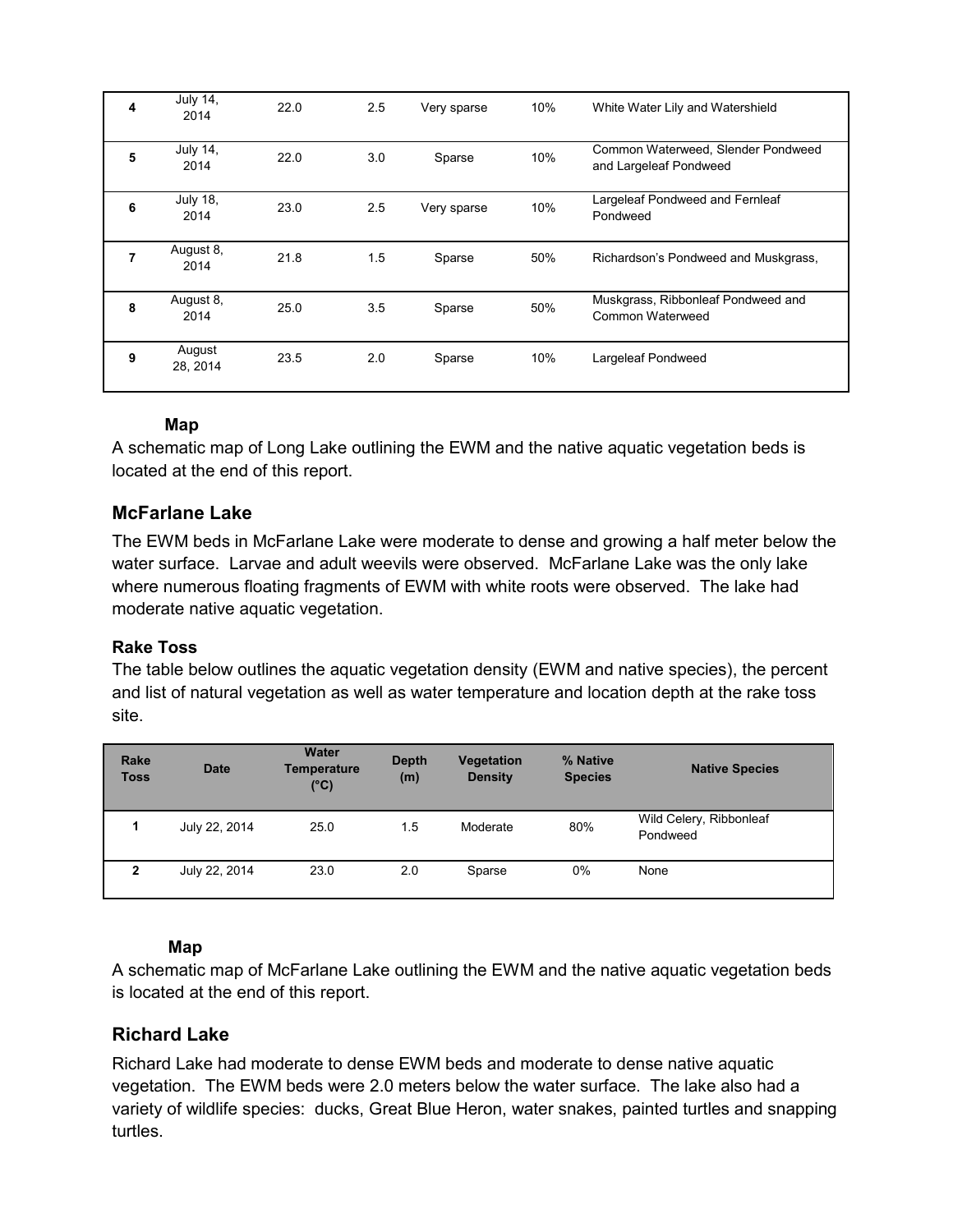### **Rake Toss**

The table below outlines the aquatic vegetation density (EWM and native species), the percent and list of native species as well as water temperature and location depth at the rake toss site.

| <b>Rake</b><br><b>Toss</b> | <b>Date</b>       | <b>Water</b><br><b>Temperature</b><br>$(^{\circ}C)$ | <b>Depth</b><br>(m) | <b>Vegetation</b><br><b>Density</b> | % Native<br><b>Species</b> | <b>Native Species</b>                                                                                                                         |
|----------------------------|-------------------|-----------------------------------------------------|---------------------|-------------------------------------|----------------------------|-----------------------------------------------------------------------------------------------------------------------------------------------|
| 1                          | August 1,<br>2014 | 22.0                                                | 1.5                 | Moderate                            | 50%                        | Muskgrass, Leafy Pondweed,<br>Slender Pondweed and<br>Quillwort                                                                               |
| $\overline{2}$             | August 1,<br>2014 | 23.0                                                | 2.0                 | Dense                               | 100%                       | Muskgrass, Richardson's<br>Pondweed, Slender<br>Pondweed, Bushy<br>Pondweed, Quillwort,<br>Pipewort, White Water Lily<br>and Yellow Pond Lily |

### **Map**

A schematic map of Richard Lake outlining the EWM and the native aquatic vegetation beds is located at the end of this report.

### **St. Charles**

St. Charles had dense EWM but sparse native aquatic vegetation. The EWM was a half-meter below the surface and weevil damage was observed.

### **Rake Toss**

The table below outlines the aquatic vegetation density (EWM and native species), the percent and list of native species as well as water temperature and location depth at the rake toss site.

| <b>Rake</b><br><b>Toss</b> | <b>Date</b>          | Water<br><b>Temperature</b><br>$(^{\circ}C)$ | <b>Depth</b><br>(m) | <b>Vegetation</b><br><b>Density</b> | % Native<br><b>Species</b> | <b>Native Species</b>                                           |
|----------------------------|----------------------|----------------------------------------------|---------------------|-------------------------------------|----------------------------|-----------------------------------------------------------------|
|                            | September 8,<br>2014 | 21.6                                         | 2.0                 | Dense                               | $0\%$                      | None                                                            |
| $\mathbf{2}$               | September 8,<br>2014 | 21.6                                         | 2.0                 | Moderate                            | 80%                        | Largeleaf and Slenderleaf<br>Pondweed                           |
| 3                          | September 8,<br>2014 | 21.6                                         | 2.0                 | Moderate                            | 80%                        | Muskgrass, Slenderleaf<br>Pondweed and<br>Richardson's Pondweed |

### **Map**

A schematic map of St. Charles Lake showing the EWM and the native aquatic vegetation beds is located at the end of this report.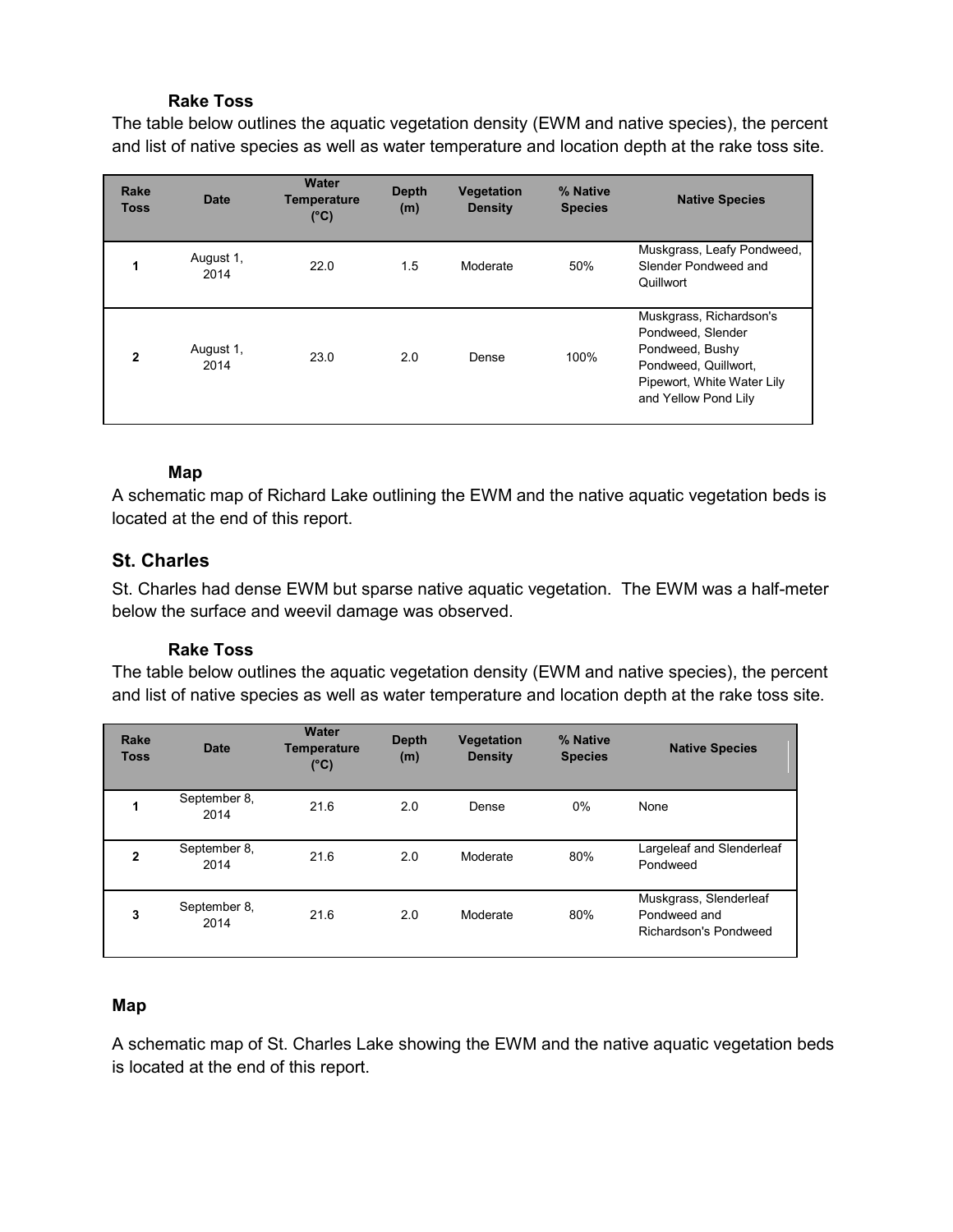### **Hannah Lake Map**

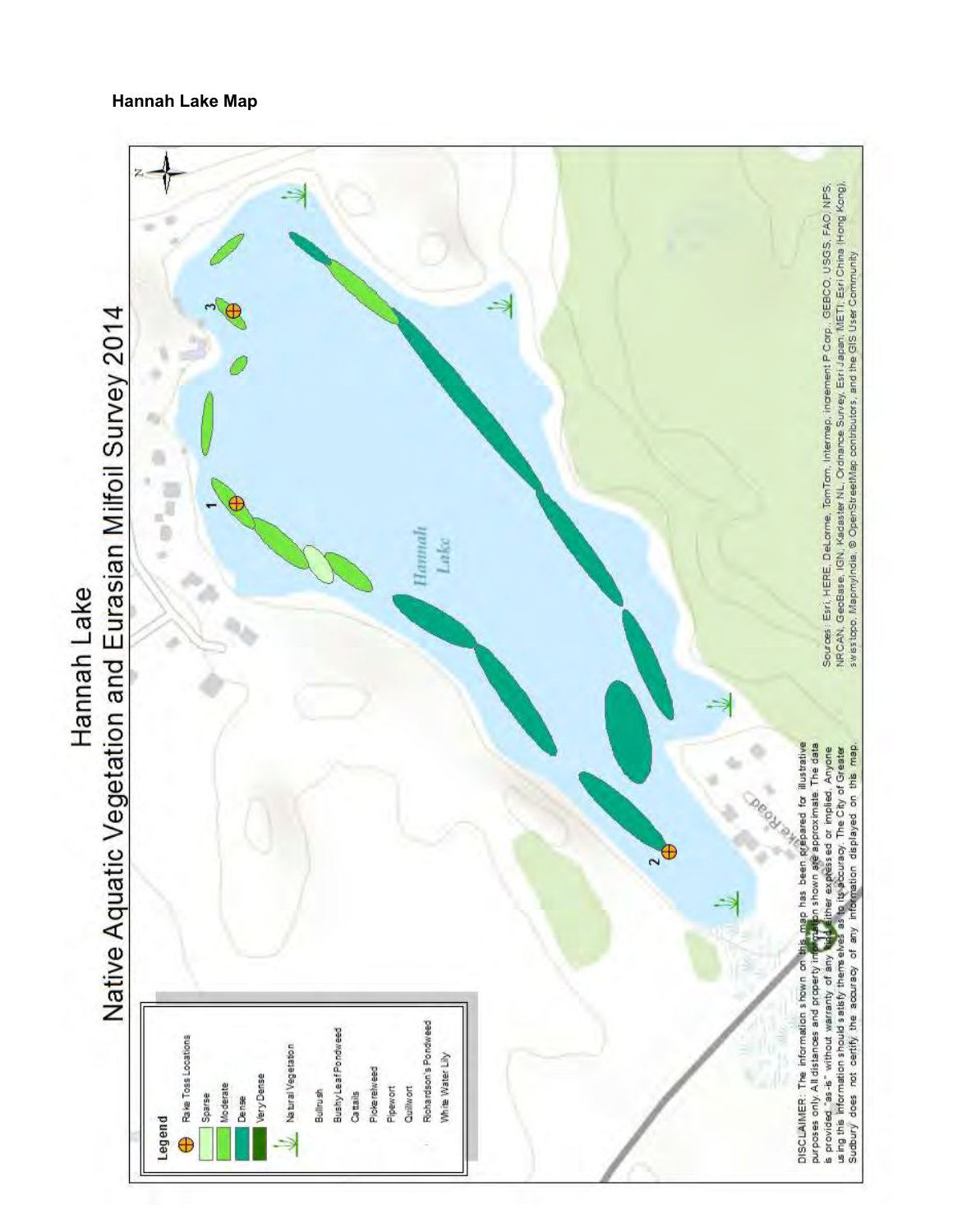

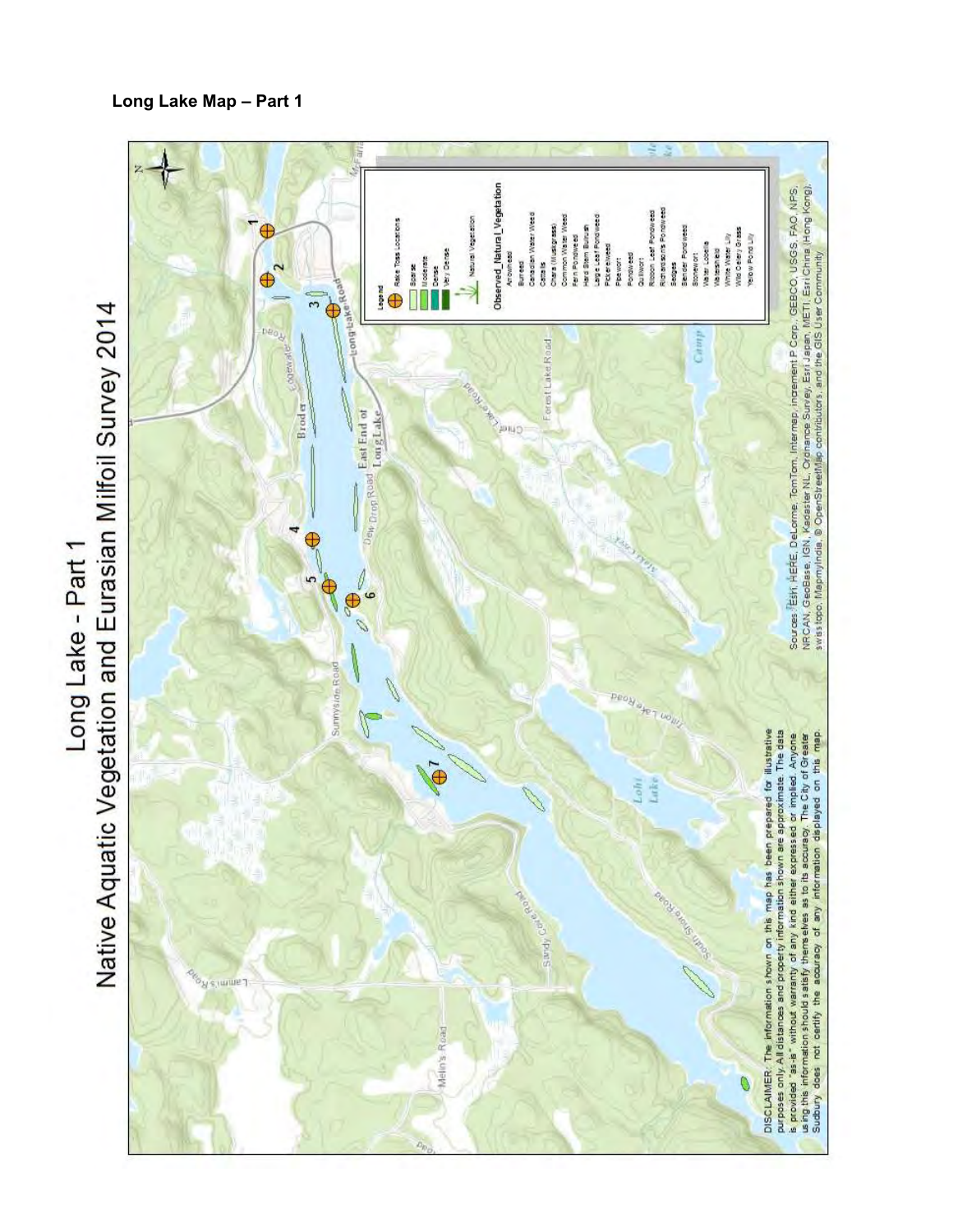## Native Aquatic Vegetation and Eurasian Milfoil Survey 2014 Long Lake - Part 2



### **Long Lake Map – Part 2**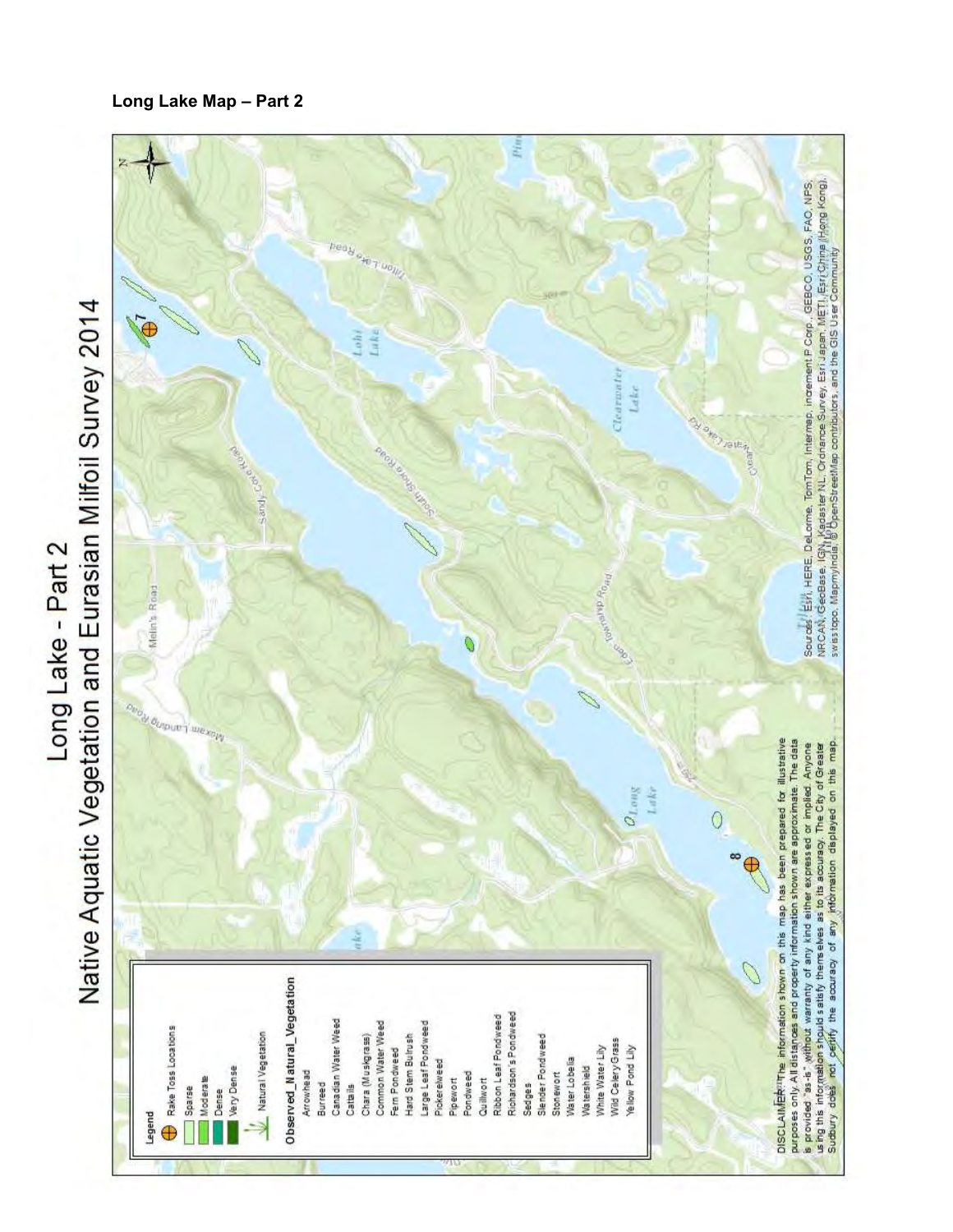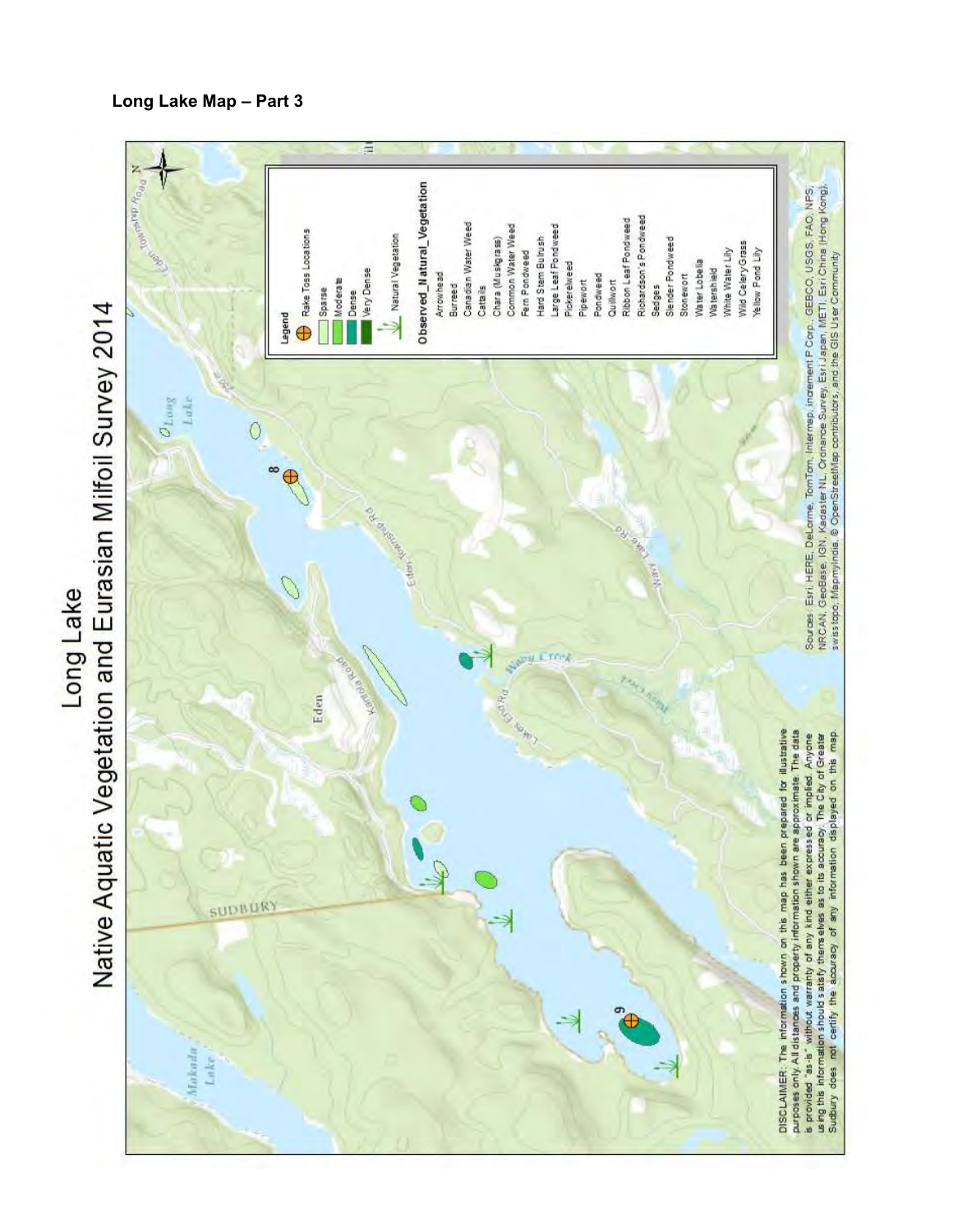## Native Aquatic Vegetation and Eurasian Milfoil Survey 2014 McFarlane Lake



### **McFarlane Lake Map**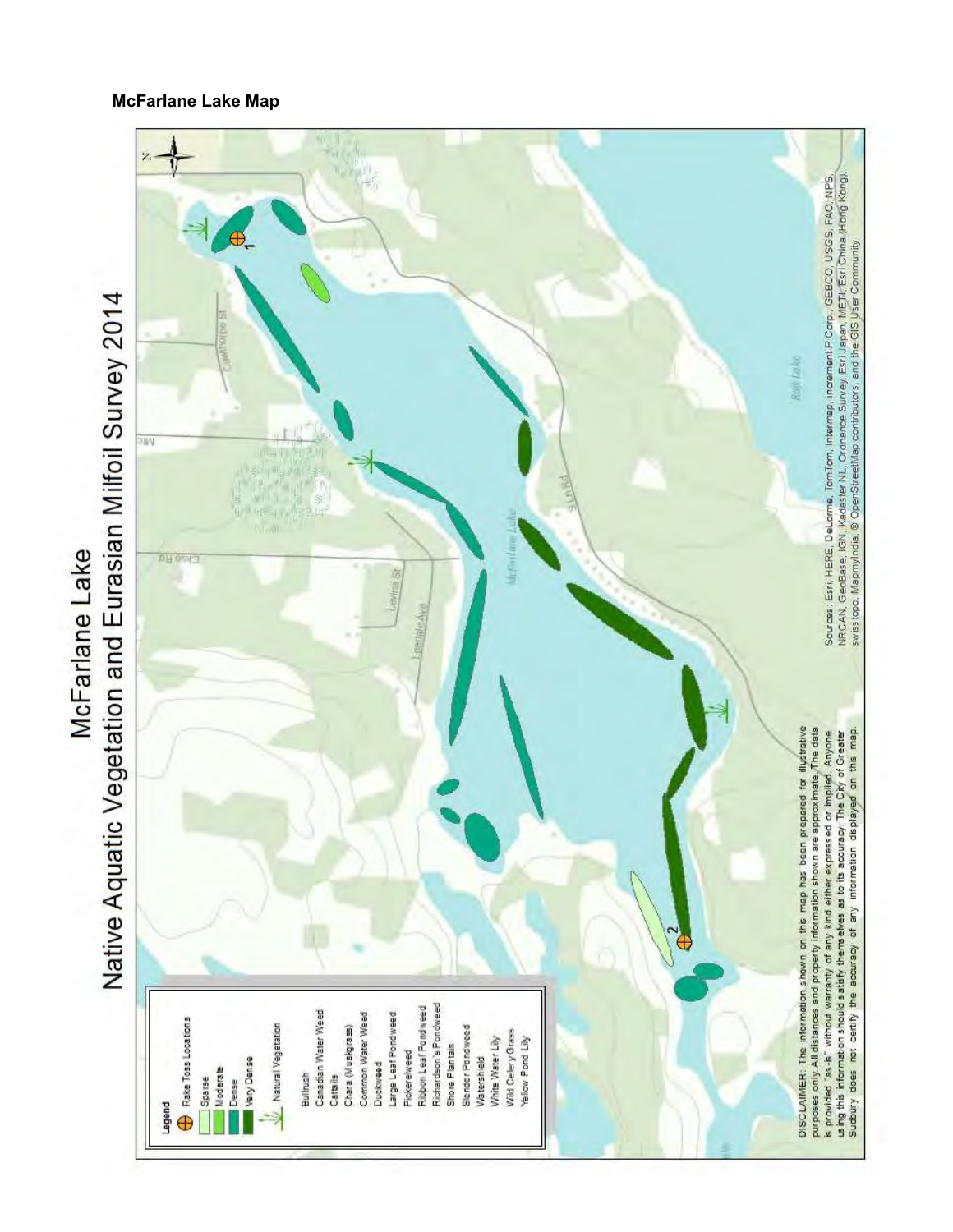

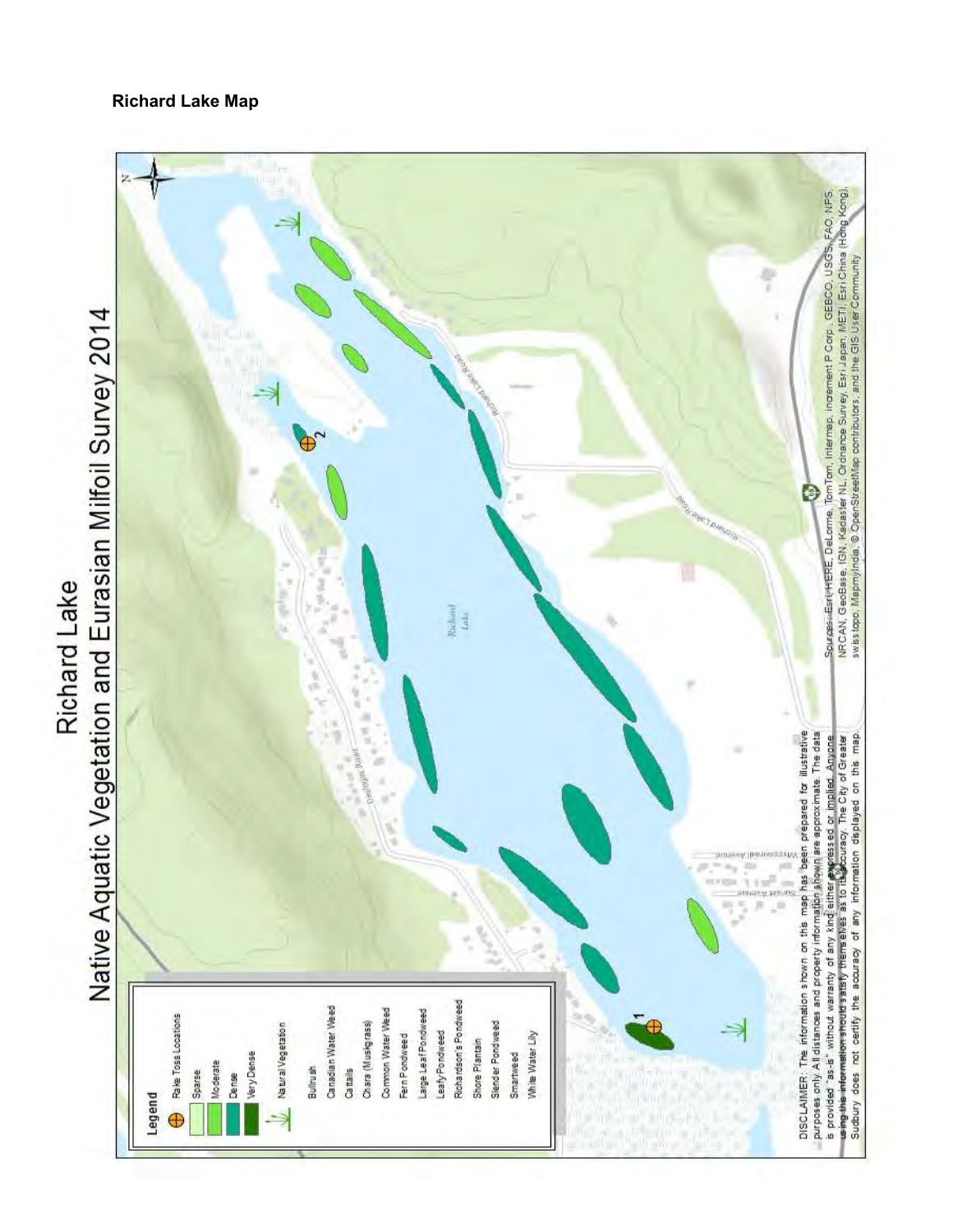### **St. Charles Lake Map**



# St. Charles Lake